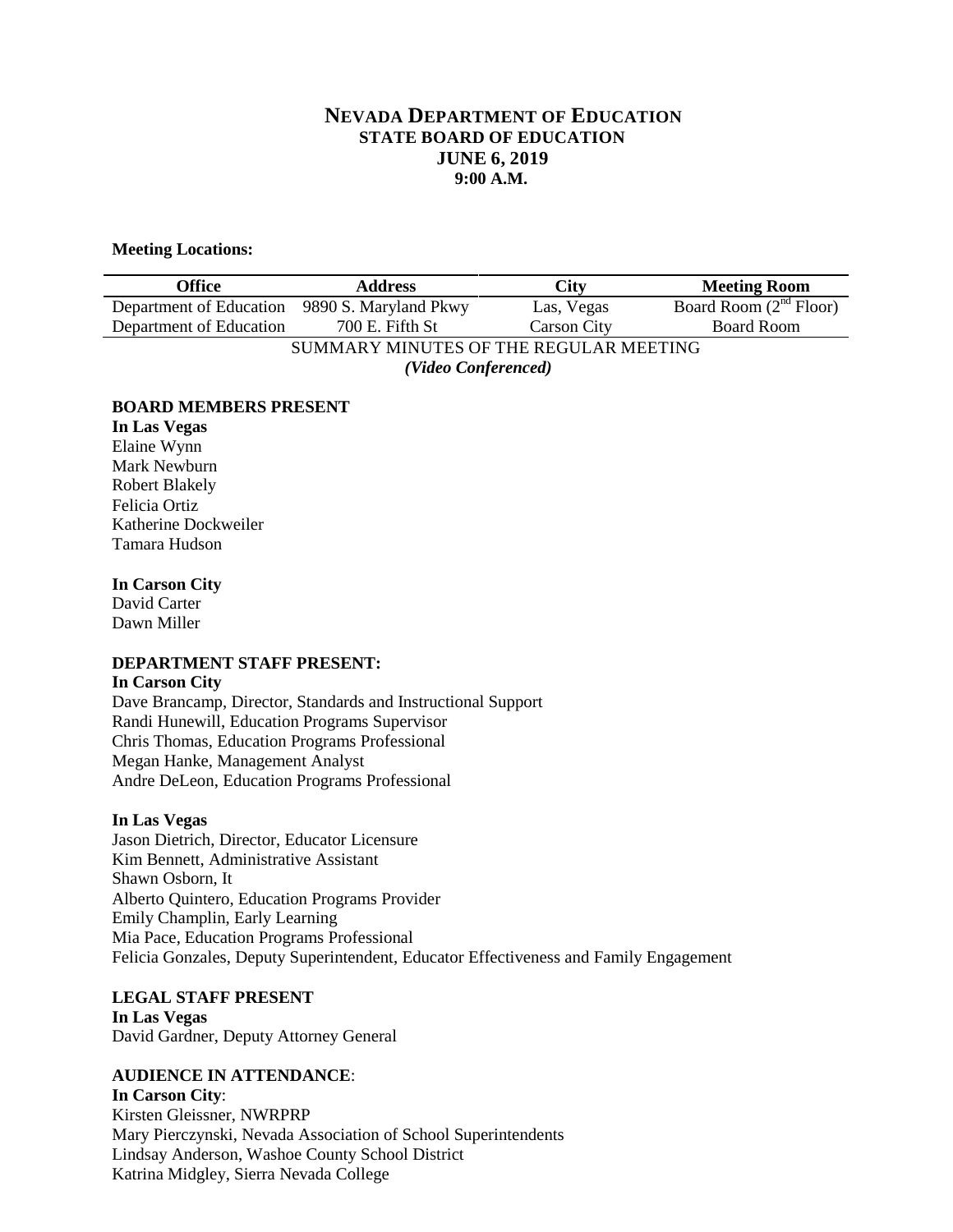#### **In Las Vegas:**

Maria Roberts, University of Nevada, Las Vegas Monte Bay, National University Doris Watson, University of Nevada, Las Vegas Tracy Spies, University of Nevada, Las Vegas Allison Warren, LEE Nathan Trenholm, Data Insight Kenneth Retzl, Guinn Center Robert Askey, Touro University Kristin DellaSala, University of Nevada, Las Vegas Bill Garis, CCASAPE Don Sofier, Nevada Action for School Options Justin White, Data Insight Meredith Smith, Nevada Succeeds Zane Grey, Sierra Nevada College Maryann Abdelhamid, Opportunity 180 Brenda Pearson, Clark County Education Association Cynthia Romero

# **Call to Order**

The meeting was called to order at 9:01 a.m. with attendance as reflected above.

# **Public Comment**

There was no public comment

#### **Approval of Flexible Agenda**

**Member Blakely moved to approve a flexible agenda. Member Newburn seconded the motion. The motion carried**.

#### **President's Report**

President Wynn welcomed the new student representative, Rui Ya Wang, who was recently appointed by Governor Sisolak. She is a high school student attending West Career and Technology Academy under the Biomedical Sciences program, and is part of the National Honor Society. She plans to major in political science.

President Wynn welcomed recent new board member Katie Dockweiler as well as all in attendance to the NDE's new building location in Las Vegas.

#### **Superintendent's Report**

Superintendent Ebert acknowledged the staff in Las Vegas who worked late into the night to ensure the new NDE building and boardroom were ready for the meeting today.

Introductions were made for the two new Deputy Superintendents recently appointed by superintendent Ebert. Felicia Gonzales serves as the Deputy Superintendent of Educator Effectiveness and Family Engagement in Las Vegas. Previously, Ms. Gonzales served as a school associate superintendent for CCSD and prior to that opened the Southwest Career and Technical Academy as the principal in 2009.

Heidi Haartz serves as the Deputy Superintendent for Business Support Services. Previously she worked for the Nevada State Health Division and the Fiscal Analysis Division of the Legislative Counsel Bureau. Recently she served in various roles at the Nevada System of Higher Education including Budget Analysis and Interim Budget Director.

Jonathan Moore, Deputy Superintendent for Support Services was recognized for his leadership as the Interim Superintendent prior Ms. Ebert's appointment, and also for his work during the legislative session.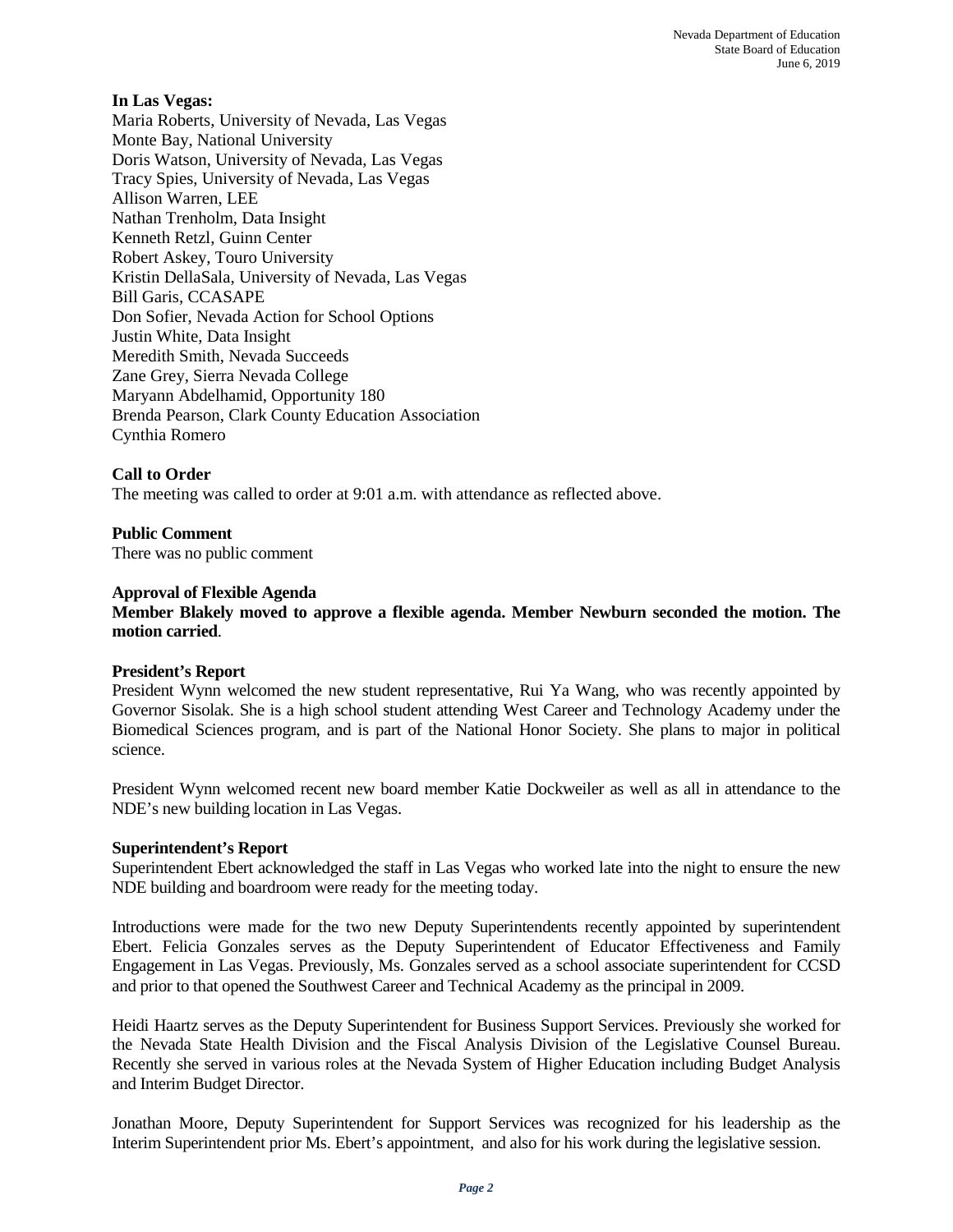Superintendent Ebert provided an overview of the following education bills passed during the 2019 Legislative Session:

Early Learning and Pre-K –There is no longer federal funding as in the past and funding previously provided by the State has increased three fold. Pre-K grants are no longer competitive, they have been moved to an allocational component. There are approximately 3,000 seats available for early learners, and the qualifications for those seats is at 200 percent of the poverty level. Currently, Nevada is only serving 11 percent of students that are eligible.

A.B. 289 – Read by Grade 3, this bill repeals the  $3<sup>rd</sup>$  grade retention program. Research across the nation showed that retention was not as successful as originally thought. Students will now receive additional supports if needed as they move forward in  $4<sup>th</sup>$  grade and will also receive them in  $5<sup>th</sup>$  grade if necessary.

S.B. 313 – Computer Literacy and Science, this bill specifies coursework and preparation required for educators to obtain an endorsement to teach in this field. The NDE will compile resources and professional development and make them available through the internet by July 2022.

S.B. 314 – Financial Literacy creates a statewide Financial Literacy Advisory Council and the Financial Literacy state seal so students can add that to their diploma. There will be a financial literacy month and coursework requirements for educators seeking to obtain an endorsement to teach financial literacy. It also creates a mechanism to obtain a scholarship to offset the costs of the program of study.

A.B. 235 – Revises provisions related to the Nevada Advisory Commission on Mentoring. An appropriation for the Commission to be part of a national affiliate and to award grants to entities to create mentorship programs was added to the bill.

S.B. 204 – Enhances the Suicide Prevention Programs for middle and high school.

S.B. 89 – Describes school improvement plans, accountably and school safety improvement plans. The bill requires the principal of each school, in consultation with the employees of the school, to prepare a plan to improve the achievement of pupils enrolled in the school. It put into law the Safe Voice Program which has been extremely successful, and revises provisions related to the plan used by schools in responding to a crisis, an emergency or a suicide.

A.B. 219 – Revises provisions governing the reporting information about achievement for English Learners. The bill contains reporting requirements that add to what was previously reported including a requirement to provide assessments in Spanish and alternate languages.

S.B. 467 – Extends Zoom and Victory school programs through the next biennium; districts were allocated the funds through S.B 555. There was \$900,000 allocated to the NDE for software to monitor school districts and communication with school improvement plans.

A.B. 78 – Related to the Achievement School District (ASD), it transfers the current four schools in operation to the Charter Authority. They will still operate as ASD with their current regulations and they have a full year to transition and make application to come under the Charter Authority. If they do not make that application or are not accepted then they will no longer exist. It also asks the State Board of Education to appoint two members to the Charter Authority Board.

Member Ortiz inquired about oversight the NDE retains to evaluate and hold traditional public schools accountable for chronic under performance. Superintendent Ebert responded that she would like to bring a presentation to the Board that outlines moving forward. Upon further questions from member Ortiz, superintendent Ebert said that after she has an opportunity to speak with staff she will bring the presentation to the Board.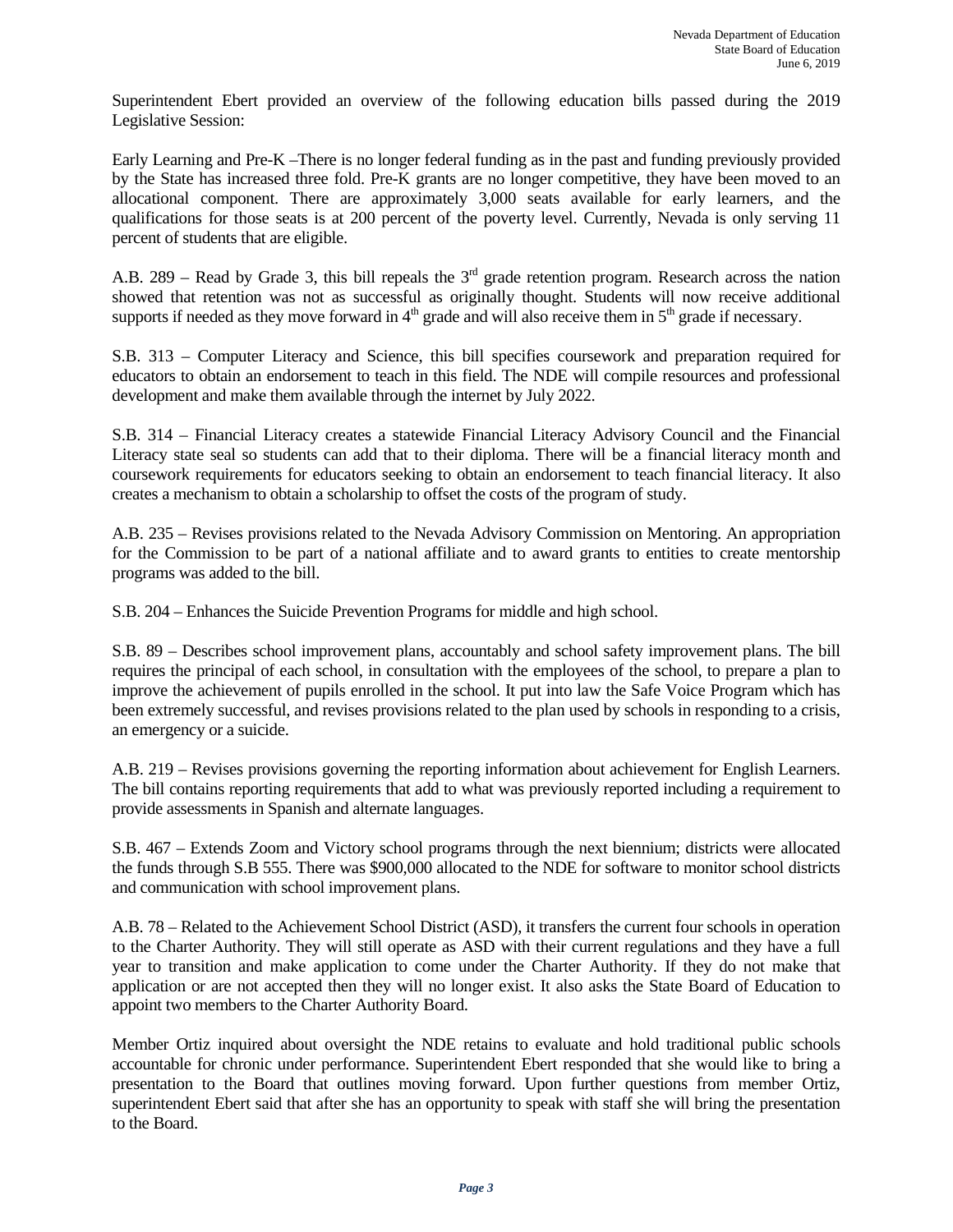S.B. 545 – The marijuana excise tax was previously designated for education, and now it is specifically an excise tax that goes directly to the Distributive State Account.

S. B. 555 - The bill increased statewide per pupil average spending by nearly \$1,000, or an almost 10 percent increase. It is the largest budget increase for public education in Nevada. It took into account inflation, which has not been taken into account for a very long time. For fiscal year 2019-2020 the estimated statewide average for all students, across the state in all funds, including items such as Zoom, Victory and other resources, is approximately \$10,227 per pupil. In fiscal 2020-2021 the estimated state average is \$10,319 per pupil. For the biennium the estimated statewide average is \$10,273 per pupil. That is not specifically for identifying each and every school district.

Member Ortiz asked superintendent Ebert to repeat the budget increase. Superintendent Ebert responded it increased by almost \$1,000 or almost 10 percent by the end of the biennium. Member Ortiz asked if it is possible to get a side-by-side comparison of 2018-19 and 2019-20 to understand which budget items were increased. Superintendent Ebert agreed adding these bills just passed less than a week ago, and there has not been an opportunity to generate these tables yet. There has not been transparency in the past about where the various funding sources are from and how they come into play, and it will be important to discuss these numbers moving forward.

Member Ortiz acknowledged that is where her confusion lies, if it cannot be clearly articulated, then how is it known there is \$1,000 more per pupil. If that were the case with an over funding increase of \$1,000 per pupil, that would add up to \$470 million. She said she does not believe the entire state budget increased by \$470 million.

Superintendent Ebert responded she would provide the different funding sources that make up that number at a future meeting.

President Wynn suggested that become an item at the next board meeting with a presentation of the funding formula and an explanation of the braided funding. She noted this is a difficult and technically complex new step in the funding process. The NDE needs some time to review all the issues for a full understanding of them. This is the most complex change that has occurred since 1967 and although it is easy to describe things by percentages and numbers, it is clear we do not understand what that means.

Member Ortiz clarified the bill she is referencing is S.B. 555, the current funding formula for the next biennium.

President Wynn responded there are numbers floating out there for various purposes and we are trying to understand all of it. We need to back up and start from square one about how to move forward and how it will impact funding distribution in a way that makes sense to all of us.

S.B. 551 - This bill includes a component that allows school districts to add a quarter tax if they choose. It also created a large portion of flexible funds when it was first originated. Categoricals in the bill such as Pre-K, Zoom and Victory were discussed earlier. At the end all of that money was put into a block grant that will be allocated directly to the school districts. The dollar figures are available in the bill.

A.B. 309 - The bill created various areas and flexibilities for school districts. It also created a block grant that includes programs such as Nevada Ready 21 and the Great Teaching and Leading Fund (GTLF).

Member Newburn asked if Item 7 regarding the GTLF will be heard today as it appears A.B. 309 affects the GTLF in a way that is not completely clear. Superintendent Ebert said that will be updated during Item 7.

S.B. 543 - The is the funding formula bill. The intent was to advance the equity for school districts in a way that has equity and educational opportunities for all students in Nevada. It replaces the methodology just discussed, formally known as the Nevada Plan. It now becomes a pupil centered funding plan. It has also created a 2-year time period to run the models side-by-side. The weights have not been decided on at this point in time, but they will come to the State Board of Education to be considered in a regulation. The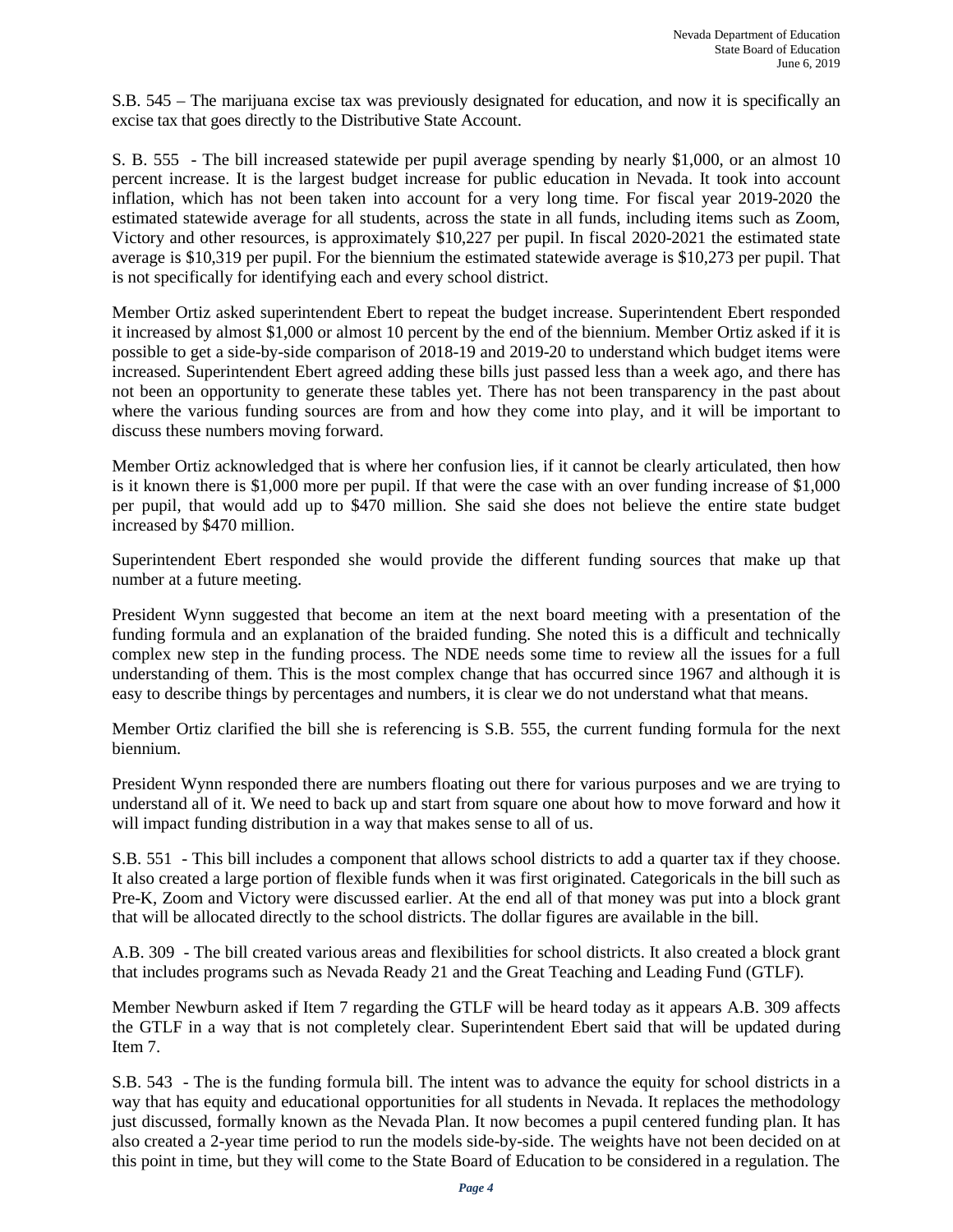bill creates the Commission on School Funding establishing its duties and provisions relating to reports of expenditures by public schools and directs certain revenues to be deposited in the State Education Fund. Superintendent Ebert stated this is just the beginning, and that the NDE will be working diligently during the next Legislative Session to ensure it is implemented correctly.

Member Newburn said that he tried to closely follow this bill but it was almost impossible to follow where the dollars were going and where they were coming from, which is a characteristic of The Nevada Plan. He suggested the funding plan is of enough interest that the Board may want a brief update at every meeting. He noted that the loss of the Achievement School District (ASD), which was similar to a foster care system for schools, whether people agreed with it or not, was addressing the perennially failing schools. It was day and night between the beginning of the ASD and after the ASD started. Real efforts to try and turn these schools around was apparent. The concern is that CCSD could to go back to where it was before there was no consequence for having schools fail, basically for generations.

Member Ortiz asked to clarify whether the funding formula weights will be decided by the Commission or the NDE. Superintendent Ebert confirmed the NDE will decide the weights. Member Ortiz informed that S.B. 500 from 2013 Legislative Session created a K-12 Task Force on education that had determined what those weights should be. She inquired whether that work was going to be re-done.

Superintendent Ebert responded the weights are not starting over from scratch, and that currently there are weights for differently-abled students and weights for gifted and talented students. She recognized there has been a huge shift and students are different today than they were 52 years ago and what is needed to support those students may also be different.

Member Ortiz said if she remembers correctly, S.B. 500 from 2013, stated that the weights must be implemented by 2021. She inquired whether S.B. 543 would supersede that or would it work in parallel?

Deputy Attorney David Gardner referenced S.B. 500 from the 2013 Session and said he did not see that implementation is required by 2021. Member Ortiz responded that a report from the K-12 Task Force submitted in 2014 specified that beginning in fiscal 2018 a phasing of the total calculated funding for EL, At Risk, SPED and GATE and inclusive of all new funding will increase over a 4-year period; 10 percent in 2018, 30 percent in 2019, 60 percent in 2020 and 100 percent in 2021. Categorical funds were being excluded from collective bargaining and it accepts the weights 2.0 per SPED. She said she does not want to re-do the weights if it is not required.

Member Newburn suggested including this discussion about the new funding formula under Future Agenda Items. President Wynn stated that in all fairness there are a lot of moving pieces to this. The NDE has a relatively new superintendent who has relatively new department staff and the 2019 Legislative Session just barely ended with many new directives and laws to put in regulations. The Commission on School funding was created for technical and financial advice, not policy. Understanding the layers of approval and submission to get to the final place and appreciate that it is a gargantuan assignment. She suggested that if all of the information cannot be provided at the next meeting to divide it into steps because there are many elements that go into this transition.

Member Blakely said he advocated for a new plan because The Nevada Plan has been in effect since he was in high school, a long time ago. He expressed enthusiasm over the new funding plan adding it has created a new challenge for the Board. One of the big problems with the current funding program is that there was never clarity on how the money was actually funded or spent. Now transparency is being added. This is part of making the education system in Nevada better and more transparent in the way money is spent. It appears there is more money to spend, whether it be 10 percent or more. A lot of good things have happened out of the legislative session and now the Board has some new responsibilities.

Member Hudson concurred and said she was pleased with the legislative session.

Member Carter said California went through a re-organization statewide, and one major feature of that change was implementing a statewide chart-of-accounts. It made it easier to evaluate what each district was spending, where and how they were spending their money, and whether they were doing it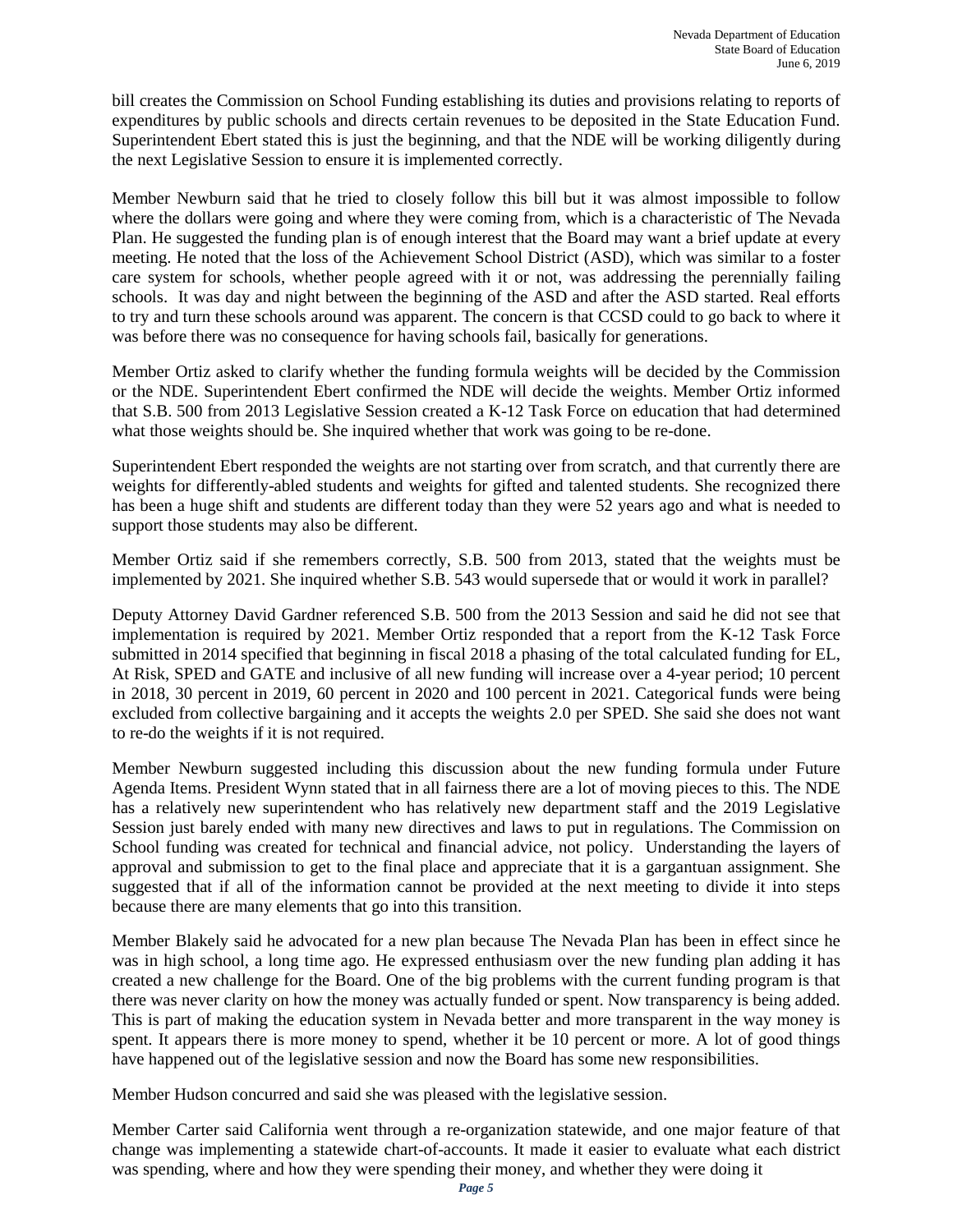appropriately. It becomes an important part of transparency in having a statewide program like that, and he is looking forward to the change.

President Wynn noted that superintendent Ebert has heard the feedback from the Board, and the Board will work cooperatively with her and the NDE on a timeframe that is comfortable to supply updates and information moving forward. In terms of prioritization, she reminded that RBG3 adjustments are something they want to monitor and watch over. To member Newburn's point, the focus becomes a bit more distended, which is of concern.

Superintendent Ebert said she appreciates the questions, input and direction this morning. The work will be researched, components of other bills will be taken into account, and then more information will be provided at the next meeting.

Superintendent Ebert said that prior to her arriving at the NDE the Board had discussed having a training about how to move forward not only for the State Board but other boards across the state. She has committed to that work and would like to bring that information in the near future**.** Recently she spoke with Nancy Brune from the Guinn Center who offered some help with that work.

# **Approval of Consent Agenda**

- a. Possible Approval of Instructional Material from Washoe County School District
	- English Language Arts, Instructional Materials Benchmark Education Co., Grades K-1
- b. Possible Approval Dual Credit Request from Nevada Connections Academy
- c. Possible Approval of re-licensing for one Nevada private school for a four-year period.
	- Omar Haikal Islamic Academy, Clark County

Possible Approval of renewal licensing for one Nevada private school for a two-year period.

- Lake Tahoe School, Washoe County
- d. Possible Approval of Career and Technical Education (CTE) standards for Fire Science-revised.
- e. Possible Approval of Minutes
	- May 2, 2019 Regular Meeting

**Member Newburn moved to approve the consent agenda. Member Blakely seconded the motion. The motion carried.**

**Information, Discussion and Possible Action regarding the FY20 and FY21 Allocation Recommendations for the Great Teaching and Leading Fund. Board members will hear recommendations for awards based on FY20/FY21 priorities previously identified by the Board**. **Possible action may include awarding of funds.** 

President Wynn explained that after this agenda was created and posted, new activity and information came forward which has impacted this item and it will be deferred because it cannot be acted on today.

Superintendent Ebert clarified that after Item 7 was added to the agenda, A.B. 309 which created block grant funds for school districts, was heard at the Legislative Session. Included in that block grant was specifically the GTLF fund.

This means that school districts may still take advantage and use the funding within the block grant to continue projects they had in the past and move forward in other areas. However, the decision is up to the school districts. Moving forward over the next few months will show how the districts are making the determination about using the funds, and they will advise the Board if they are going to use the funds toward this program. Kathleen Galland-Collins will continue her work with the districts as they move forward. This program is at a point where the funds are allocational and it will be determined by the school districts as to whether they would like to proceed with this activity.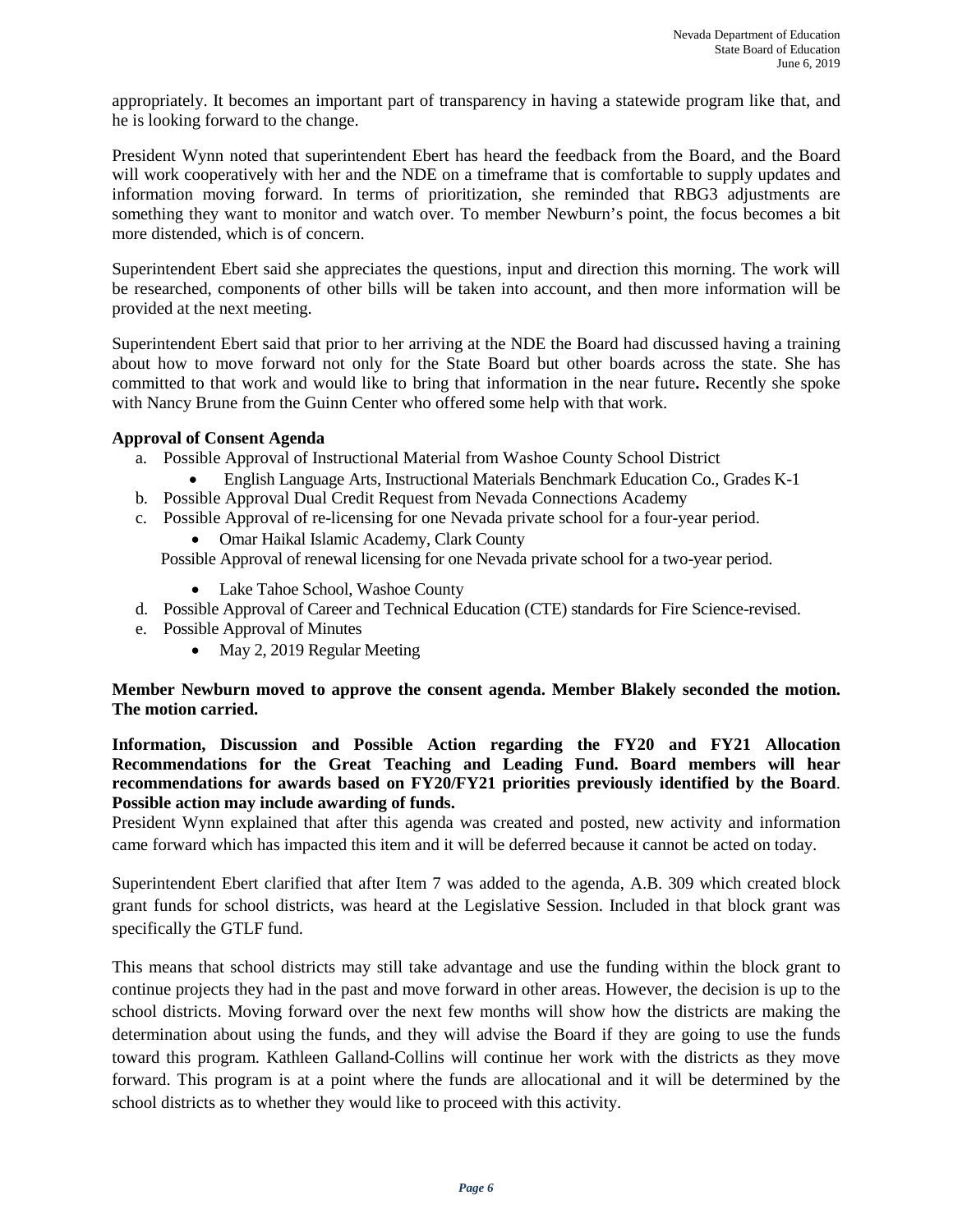President Wynn commented that this item covers one of the recommendations from the Governor's Blue Ribbon Commission from years ago, prior to Governor Sandoval's term, and it was deemed important enough to be a standalone item. She suggested revisiting the rationale about why it was created to ensure it does not get overlooked in future activity and the importance of creating it is lost.

Member Ortiz echoed her thoughts stating that the GTLF came out of the 2015 Legislative Session in response to the teacher shortage, which was a recommendation from the Sage Commission. There is a shortage of teachers across the nation, and Nevada has been hit hard because of its growth. The GTLF was intended to recruit, retain and develop high quality educators. Reading the language with feedback from Deputy Attorney Gardner suggests there is language in this bill that allows school districts to use this block grant for whatever they please. Her concern is that organizations such as the RPDPs, UNLV, and the Public Education Fund that are receiving some of these dollars may lose programs.

Member Newburn said this feels like the death of the GTLF. Except for one or two, none of these dollars are going to flow through the districts and end up back in these places. It sounds like the death of the program as it currently exists.

Superintendent Ebert agreed with the comments**.** She stated the NDE will be working with the districts moving forward. This is just one of the areas; Nevada 21 is also part of the block grant. As the districts make determinations moving forward, the NDE will support them and report back to the Board as decisions are made.

**Information, Discussion and Possible Action regarding Teach Nevada Scholarships (TNVS). The Board will hear a brief presentation on the successes of the Teach Nevada Scholarship program, reconciliation for the FY16-19, current available funds, obligated funds, and requests for FY20 scholarships**. **Possible action may include awarding scholarships to various state-approved traditional and/or alternative route to licensure teacher preparation programs.** 

Jeff Briske, Education Program Professional, conducted a [PowerPoint](http://www.doe.nv.gov/Boards_Commissions_Councils/State_Board_of_Education/2019/June/Support_Materials/) presentation regarding the Teach Nevada Scholarships (TSNV). The successes, available and obligated funds were reviewed along with the requests for scholarships.

Member Newburn commented that there was a discussion last year during this item about the need to address Career and Technical teachers as a goal under ESSA. Now, it is under the State Improvement Plan (STIP) to increase the number of CTE graduates. Also both diplomas, the new College and Career Advanced Diploma and the Standard Diploma were changed. He does not want this to get lost and requested the discussion continues. Next year he is looking forward to discussing an overall strategy to support hiring more CTE teachers, and is this the item for that discussion.

Deputy Attorney Gardner said he does not see how the discussion would fit into this item with the two new requirements. It is a requirement to follow students who will be applying, but they must be receiving an endorsement to teach English as a second language, or an endorsement to teach special education. These endorsement are a requirement going forward.

Member Ortiz noted there is no language in the bill that states the Board can guide the NDE as to where the priorities lie for these scholarships, or the schools. Deputy Attorney Gardner explained that A.B. 219, and also NRS 391a.580 subsection 3, specifies that the Board may prioritize the award of grants from the account. The Board has some authority to prioritize it for veterans or spouses of veterans, people that intend to teach in public schools with the highest shortage of teachers, economically disadvantaged, or belonging to a racial or ethnic minority group eligible to teach in the subject area for which there is a shortage of teachers, including science, technology, engineering, mathematics, special education or English as a second language. The Board has the ability to prioritize this however it is still a requirement they must get one of those endorsements.

President Wynn said the endorsements are a way of enforcement. The other is more difficult to monitor. The suggestion that we can prioritize is an indication of where we like it to go. There is no way to enforce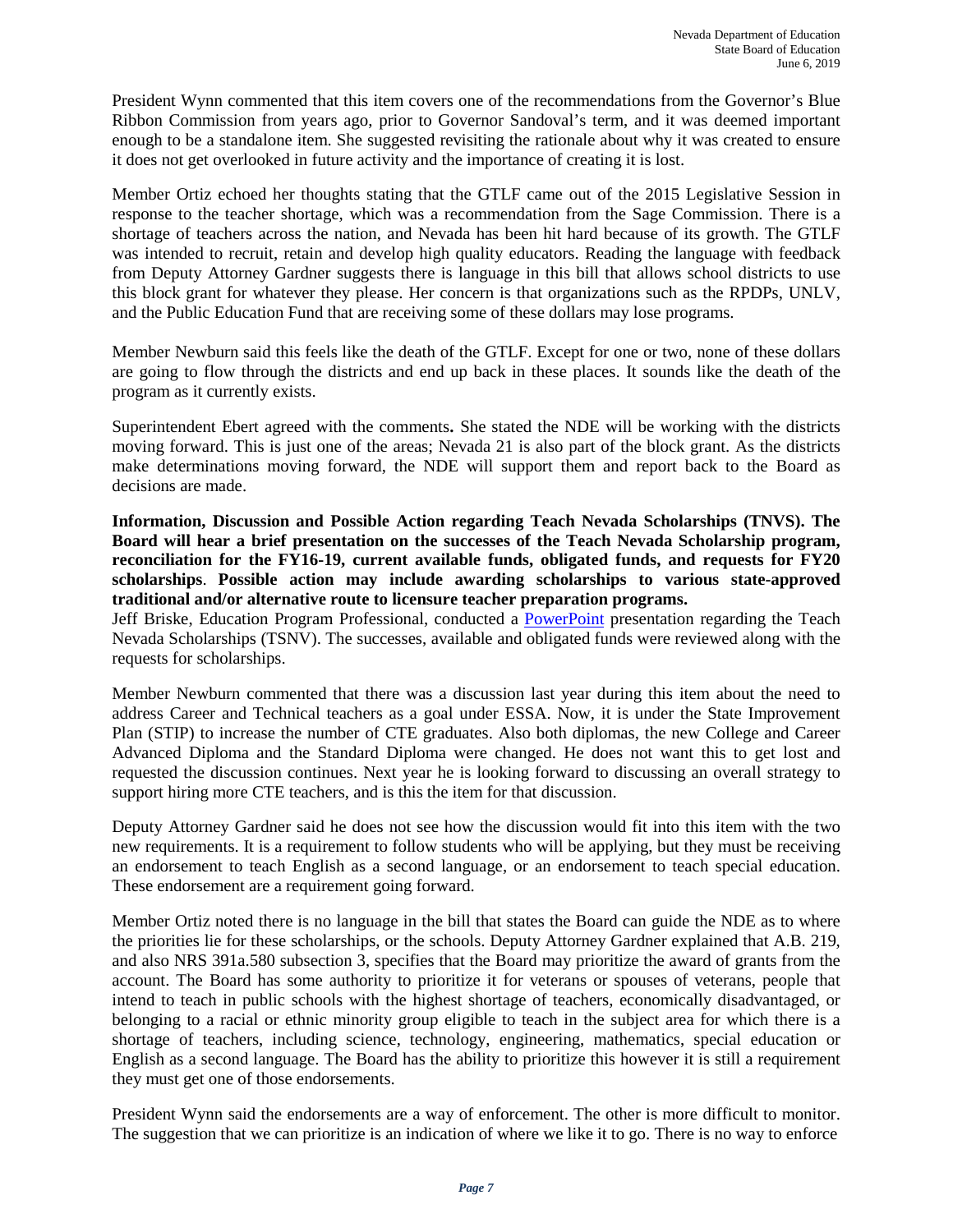or ensure other than through the goodwill of the NDE. The Board is getting reports on some of the other indicators that have been stressed as priorities, but we are not mandating. How does that get addressed.

Member Ortiz asked if it is possible to request the providers have a higher weight for that category in the application process. Jason Dietrich, Director, Educator Licensure, responded that the priority set by the Board can be brought to the institutions that are granting these scholarships as a set priority. He cautioned that it is not the only priority to ensure as many scholarships as possible are awarded.

Member Blakely asked to look at the slide that shows distribution of funds again. He is excited about all the people, institutions and distribution that exists. He suggested for a future year to consider Nevada State College because they specifically develop teachers. Mr. Briske confirmed that Nevada State College is a partner in this program, they just did not apply for Cohort 20. They have applied for 18 scholarships that were granted, and they have one completer already.

**Member Blakely moved to approve not more than 200 Teach Nevada Scholarships per the Cohort 20 table. It is pending IFC Work Program approval moving funds between categories and final budget closing and funding for the biennium. Member Ortiz seconded the motion. The motion carried.** 

**Presentation from Data Insight Partners on the State of Education in Nevada – Beyond Sensationalism. The presentation will include a review of Nevada's national Educational rankings and the underlying measurements including a review of long-term educational attainment.** 

Superintendent Ebert explained this presentation was requested by member Ortiz at the May 2, 2019 Board meeting.

Nathan Trenholm, Founding Partner, Data Insight Partners conducted a PowerPoint presentation titled Nevada Education, Beyond the Sensationalism. Mr. Trenholm was the former director of Research and Accountability for the CCSD. He explained the title of the presentation adding that often education information is presented in Nevada in the moment with sensational headlines. The intent today is to take a step back and ask what is really going on with education in Nevada and provide some context.

He listed a few of the sensational headlines:

- More stagnant test scores for Clark County students on national exams. The latest batch of education rankings is out.
- Nevada remains mired near the bottom, leaving state and local officials to search for any semblance of headway.
- Nevada ranks last in the US for education, but officials upbeat.
- Nevada schools continue to rate poorly, but officials are not standing still.

Mr. Trenholm explained that to understand Nevada's rank as a state, we need to better understand how that ranking happens. It is a ranking that nationally happens from the Annie E. Casey Foundation; they rank states in areas such as health, economic well-being, and education. The 2018 Kids Count Data Book was their most recent education ranking of states in education. They ranked Nevada 49<sup>th</sup> in education. He provided an explanation of the four components, equally weighted, used that go into the ranking.

- NAEP  $4^{th}$  Grade Reading Proficiency
- NAEP  $8<sup>th</sup>$  grade math Proficiency
- On time Graduation rates
- 3- and 4-year-old prekindergarten enrollment

The National Assessment of Educational Progress (NAEP) is the gold standard of student assessments, and the US Department of Education has been using this assessment since 1969. They can look back over 20 years to see consistently reported data by states.

He reviewed and discussed the data that has been reported for Nevada and how it compares to other states throughout the country for those approximately 20 years.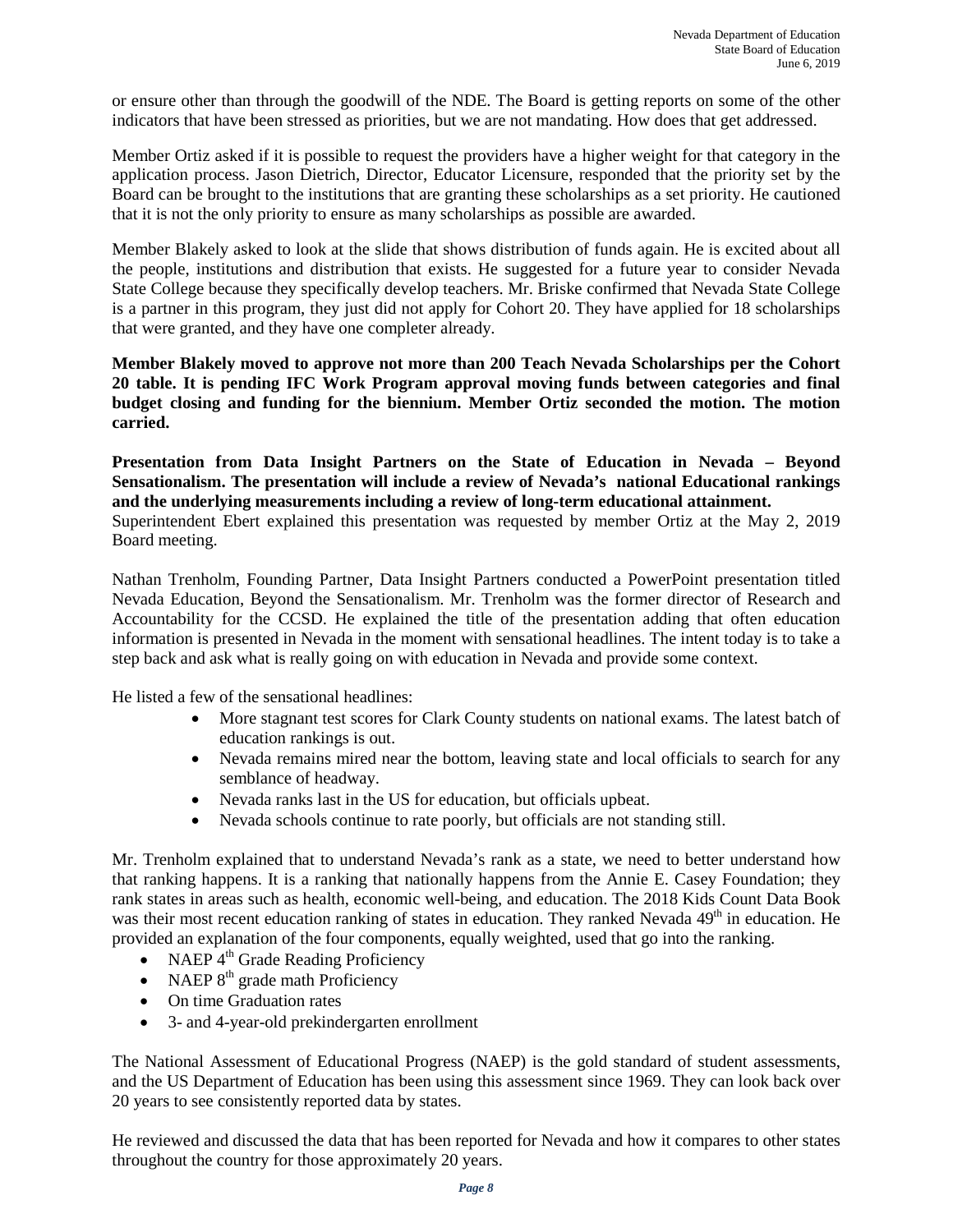Details were provided about:

- Free and Reduced Lunch eligible students and economic demographics
- NAEP  $4<sup>th</sup>$  Grade Reading Proficiency
- NAEP  $8<sup>th</sup>$  Grade Math Proficiency

Mr. Trenholm informed that Nevada's ranking for reading proficiency from 2007-2017 using adjusted NAEP scores has consistently been going up and is the highest it has ever been. The same story emerges when looking at  $8<sup>th</sup>$  grade math. There is another piece of context to take into consideration when looking at Nevada's results. In Nevada, CCSD makes up 67 percent of K-12 enrollment. When comparing Nevada's results, it is like comparing the large urban school district to other states instead of a large urban school district to another large urban school district. Now, for the first time ever CCSD reported results from the NAEP so it can be compared to another urban school district.

When looking at the larger urban school districts who report results on the NAEP the CCSD is significantly out performing 12 of the 26 districts that participated in  $4<sup>th</sup>$  grade reading. The same story is true for 8<sup>th</sup> grade math. Nevada is significantly out-performing Los Angeles, Milwaukee, Cleveland, Washington D.C., Atlanta, Dallas and the results are in line with Chicago, Miami, and New York. A different picture emerges when the results are put into a different context. Nevada has made huge progress. When looking at the overall ranking it looks like Nevada has not made any progress compared to the national average.

Mr. Trenholm provided context about on time graduation rates. Graduation rates were used from 2016 when Nevada's graduation rate was 10 points lower than it is now. From 2011 to 2018 the graduation rate went from 62 percent to 83 percent, up 21 points in just 7 years. The question becomes, is Nevada inflating graduation rates. A report put out in 2017 from the College Board stated that Nevada showed the largest 5-year and 3-year increases in the percentage of public high school graduates earning a 3 or higher on an Advanced Placement (AP) exam. Nevada has the fastest growing AP pass rates in the country. From 2011 to 2017 the percent of graduates passing the AP exam went from 16 percent to over 24 percent, or about 1 in 4 graduates are now passing an AP exam in Nevada exceeding the national average. The national average is 22.8 percent and in Nevada it is 24.7 percent.

Advanced diplomas from 2011 to 2018 have gone up 50 percent, over 3,000 more students left high school with an advanced diploma compared to 2011. The rate of students in the cohort getting an AP diploma was 18 percent, by 2018 it was over 25 percent. One in four students left high school in 2018 with an advanced high school diploma.

Data was provided about Pre-K enrollment, Nevada is tied second for last at 36 percent of 3 and 4 year olds enrolled in Pre-K. The highest in the country is 80 percent. Further data was provided, and the bottom line is that Pre-K enrollment is not the cause of the ranking, it is a symptom of the ranking. The symptom is caused by chronic under funding in education, and a community that does not value and appreciate our education system. Historical investments in education have not been wasted. By all objective measures education in Nevada is now significantly better than it was 20 years ago.

The students that come to school today are coming with obstacles to their education that exceed obstacles seen 20 years ago. It is important to remember that those obstacles such as poverty and speaking English as a second language are not cognitive disabilities, they are obstacles for these students fully receiving their academic instruction. These obstacles often require additional supports to overcome the challenges those things present. Kids are not bringing down our scores. These kids have challenges that they need support overcoming. Historically, even students with these challenges who are not getting the full supports they currently need have still been making improvement over the last two decades. The question becomes, now that you have seen the state of Nevada education in context, what are you going to do about it.

President Wynn stated that for full transparency, she chairs the National Board of Communities in schools. The positive impact of community involvement and wrap around services ties in with the social and emotional piece that communities and schools identified early on as the rationale and mission for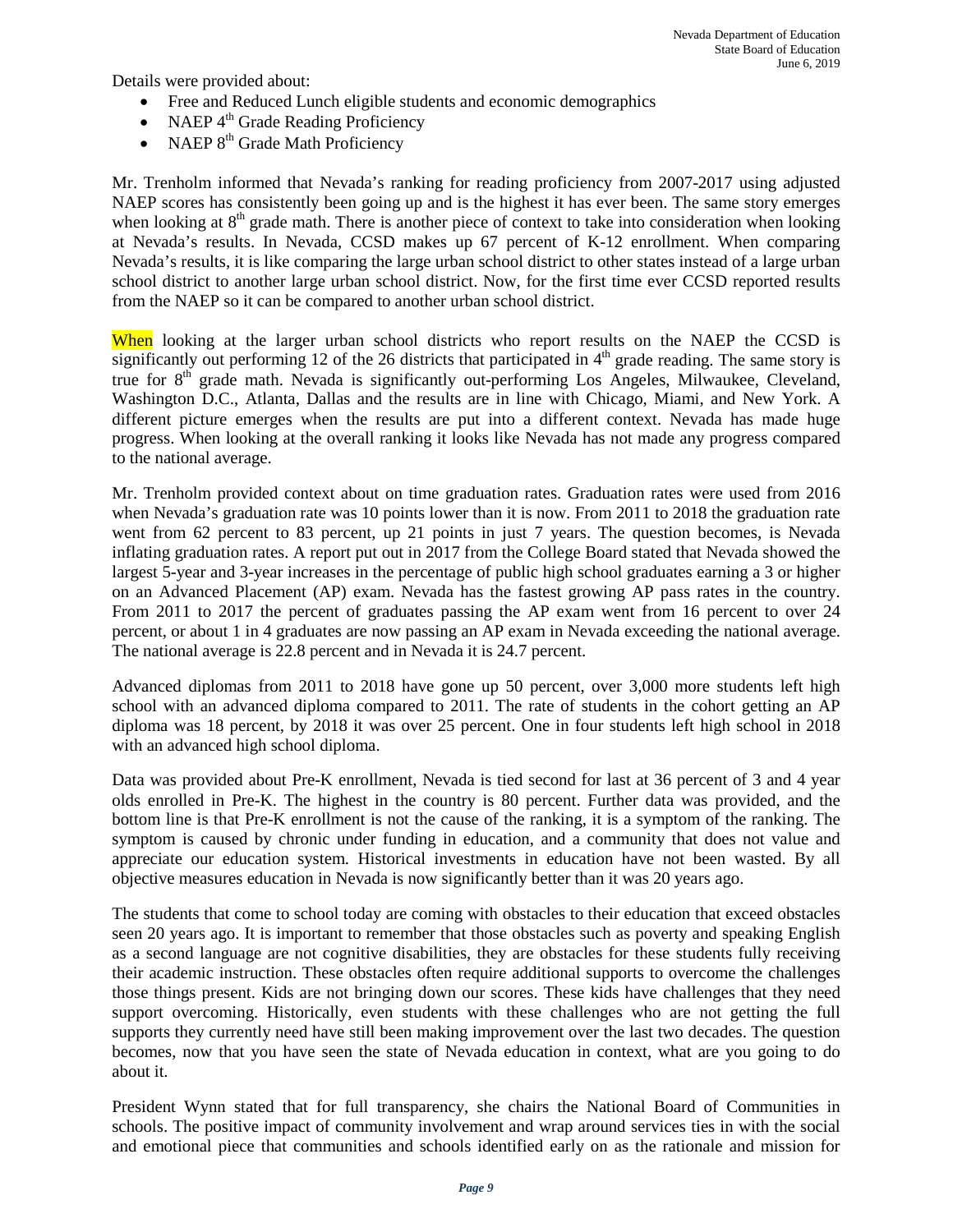work they do. She suggested that a CSI representative could attend a meeting to share information about the program, the value and the results with kids in CSI programs

Another point is the issue of communications and her experience is that non-profit organizations or public institutions that have limited funds always cut in the areas of communications, messaging and public relations. It is unfortunate because it winds up creating exactly this situation, a complete void in terms of counteracting and supplying information that needs to be known in the community.

Perhaps moving forward, the Board might consider how to effectuate a better way even if that would require a public or private partnership with an entity that would be willing to participate with the Board. Not just those two times a year when explaining what the test results mean, but in an ongoing campaign. She agreed with member Newburn, this is the best report the Board has heard and it counteracts reports heard in the past when Board members left the meeting so demoralized. She has always know what they are talking about, because she has questioned, how could this be. We know what is happening with these kids, we know who they are, despite the demographics. The improvement is staggering.

This is a message that is our fault, shame on us. We have not done a good enough job, the CCSD has not done a good enough job either as the single largest participant in the data. This is not to dismiss all the other districts. Perhaps another charge for the Board moving forward is to correct the message and and celebrate the good work. This has been a good and inspiring presentation.

Member Blakely agreed, and said he enjoyed the presentation. He suggested that the Board and the superintendent needs to get this message out to the public to make more of a public statement. There is a member of the staff that is under-utilized and he is the person that can get this message out. There are a lot of federal organizations that evaluate Nevada and we need to do a better job interacting with them to send this message out.

Member Newburn echoed that we should thank the teachers who are fighting through the increasing challenges they face every day, and fighting the onslaught of negative publicity and media. It is important that the Board thanks them, this is their achievement.

Member Ortiz said it is not just the teachers in the classroom, it is the support staff including bus drivers, the folks that are feeding our kids, the police that are keeping them safe, and the community members who are going out of their way to advocate kids for every single day that has gotten us to this place. We are not done, we have a long way to go. She hopes that new systems will provide data that can be evaluated and presented, and the relationship continues with Data Insight because they are a valuable asset to our community.

Member Hudson thanked Data Insight, and said there are hard days being in the classroom. This lets us know we are doing the right thing and we can keep on in spite of negative comments.

Superintendent Ebert said she has been given a lot of challenges today, and she reminded everyone she did raise her hand. She has been honored to work with Nathan directly and also Justin for a very long time. They are extremely talented and have offered their skill set to continue to work with our team, and she is thankful for that. She also enjoyed the presentation, and Nathan and Justin are unique in that they know data and can articulate to the public what that data means and how it translates.

# **Future Agenda Items**

Member Ortiz said many will be at the WestEd meeting that begins on July 18. She requested that the Board consider rescheduling the Board meeting one day, to July 17. President Wynn said unless there is feedback that this creates a problem for a quorum, the meeting will be moved to July 17.

Future agenda items that were requested were reiterated. Member Ortiz said they would like a presentation on the year-to-year comparison of funding to previous years to what is S.B. 555 for this year, and requested ongoing updates of the funding formula implementation. She requested a brief presentation on the Census 2020 that is coming out next year. It has an impact on education in that if every student who lives in Nevada is not counted, that is money not received from the federal government. There is impetus upon the Board to put some effort behind making sure that Census 2020 is accurate for Nevada.